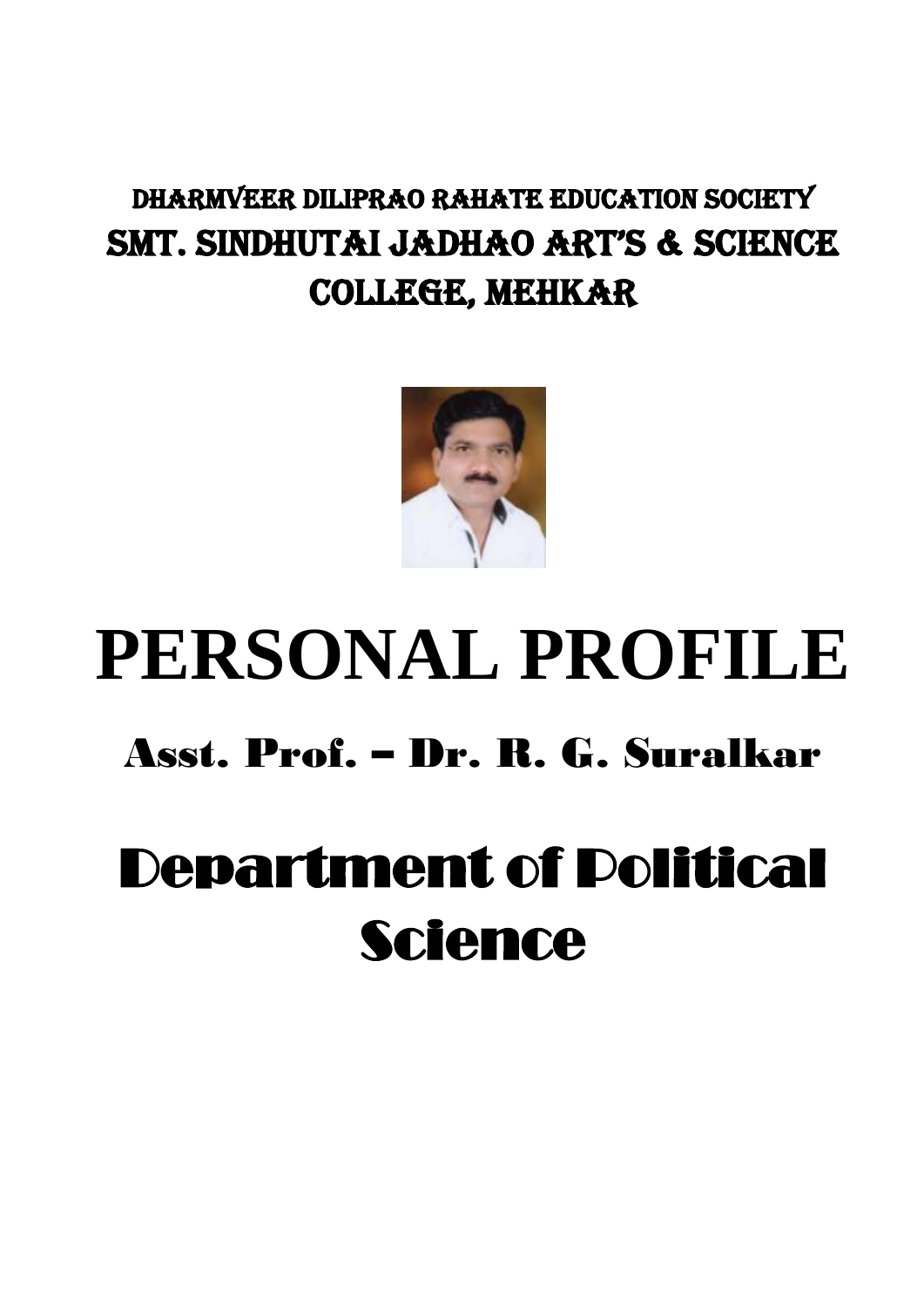#### *GENERAL INFORMATION AND ACADEMIC BACKGROUND*

| 1. Name                        | : RAMESH GULABRAO SURALKAR                 |
|--------------------------------|--------------------------------------------|
| 2. Father                      | : GULABRAO AVDHUTRAO SURALKAR              |
| 3. Department                  | : POLITICAL SCIENCE                        |
| 4. Current Designation         | : Assistant Professor                      |
| 5. Date of last Appointment    | :06/12/1999                                |
| 6. Date & Place of Birth       | : 03/03/1972                               |
| 7. Sex                         | : Male                                     |
| 8. Marital status              | : Married                                  |
| 9. Nationality                 | : Indian                                   |
| 10. Indicate whether belongs   |                                            |
| to SC/ST/OBC category          | $:$ OBC                                    |
| 11. Address for correspondence | : Vitthal Nagar, Dongaon road Mehkar Dist- |
|                                | Buldana . 443301 (M.S.)                    |
| 12. Permanent Address          | : Vitthal Nagar, Dongaon road Mehkar Dist- |
|                                | Buldana . 443301 (M.S.)                    |
| 13. Telephone No.              | : 7038665639                               |
| 14. Email                      | : ramesh.suralkar@gmail.com                |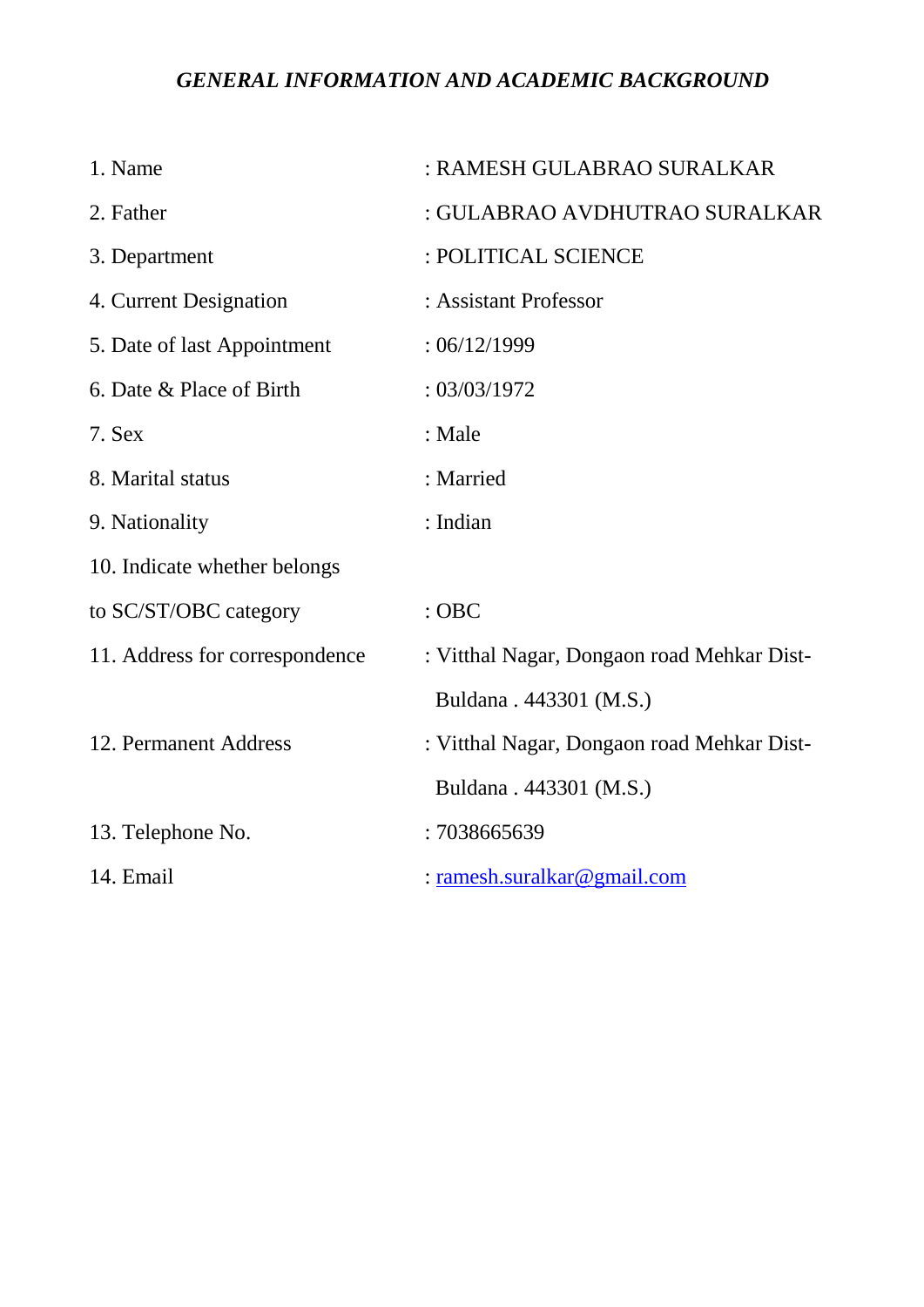#### **Academic Qualifications : (Metric onwards till post graduation)**

| Sr.<br>No. | <b>Examination</b> | Name of the Board / University | Year of<br><b>Passing</b> | $%$ of<br><b>Marks</b><br>Obtain | Division /<br><b>Class / Grade</b> |
|------------|--------------------|--------------------------------|---------------------------|----------------------------------|------------------------------------|
|            | S.S.C              | Nagpur Board                   | 1989                      | 54.00%                           |                                    |
|            | H.S.C              | Nagpur Board                   | 1991                      | 57.50%                           |                                    |
|            | B.A.               | Amravati University            | 1994                      | 48.00%                           |                                    |
| 4.         | M.A                | Amravati University            | 1996                      | 56.87%                           |                                    |

#### **Research Degree :**

| Sr. | <b>Degrees</b> | <b>Title</b>                                  | Date of     | University   |
|-----|----------------|-----------------------------------------------|-------------|--------------|
| No. |                |                                               | Award       |              |
| ı.  | M.phil.        |                                               |             |              |
| 2.  | Ph.D.          | Maharashtra Vidhansabhetil Lokpratinidhinchya | Jul. - 2014 | <b>SGBAU</b> |
|     |                | Vartnache karyache ani Bhumikeche Chikitsak   |             | Amravati     |
|     |                | Adhyayan. (Vishesh Sandarbha 1999 To 2004)    |             |              |
|     | D.Sc./D.Litt.  |                                               |             |              |

#### **Posts held after appointment at this institution :**

| <b>Designation</b> | <b>Department</b>        | Date of actual Joining |         | Grade           |
|--------------------|--------------------------|------------------------|---------|-----------------|
|                    |                          | From                   |         |                 |
| Assistant Prof.    | <b>Political Science</b> | 06/12/1999             | Onwards | Assistant Prof. |

#### **Period of Teaching experience :** U.G. Classes – 20 Years **Academic Staff College Orientation / Refresher Course attended :**

| <b>Name of the Course</b> | <b>Place</b>             | <b>Duration</b>     | <b>Sponsoring Agency</b> |
|---------------------------|--------------------------|---------------------|--------------------------|
| <b>Orientation Course</b> | <b>ASC, RSTMU Nagpur</b> | 03.01.2004 to       | <b>UGC</b>               |
|                           |                          | 30.01.2004          |                          |
| <b>Refresher Course</b>   | ASC, SGBAU,              | 08.03.2004 to       | <b>UGC</b>               |
|                           | Amravati                 | 28.03.2004          |                          |
| <b>Refresher Course</b>   | ASC, SGBAU,              | 15.11.2011 to       | <b>UGC</b>               |
|                           | Amravati                 | 05.12.2011          |                          |
| <b>Refresher Course</b>   | ASC, Himachal            | 01.10.2012 to       | <b>UGC</b>               |
|                           | Pradesh University,      | 20.10.2012          |                          |
|                           | Shimla                   |                     |                          |
| <b>Short Term Course</b>  | Ramkrushna               | 24 to 30 March 2015 | <b>UGC</b>               |
|                           | Mahavidhyalay,           |                     |                          |
|                           | Darapur                  |                     |                          |
| <b>Short Term Course</b>  | HRDC, ASC, Guru          | 19.06.2017 to       | <b>UGC</b>               |
|                           | Gasidas University,      | 24.06.2017          |                          |
|                           | <b>Bilaspur</b>          |                     |                          |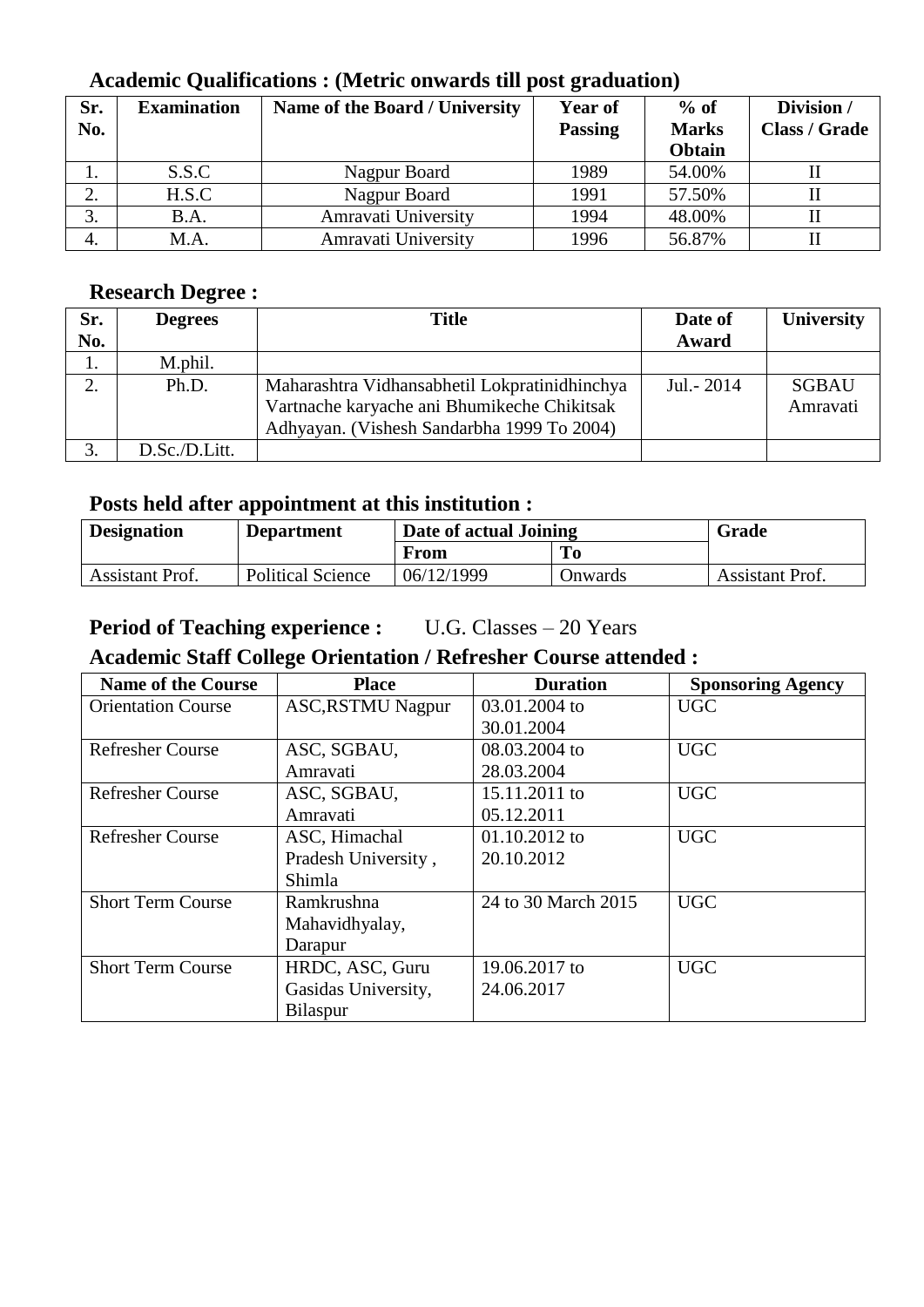| Sr.<br>No.     | <b>Event</b> | National/I<br>nternatio | <b>Organized by</b>                          | <b>Theme</b>                | <b>Date</b> |
|----------------|--------------|-------------------------|----------------------------------------------|-----------------------------|-------------|
|                |              | nal Level               |                                              |                             |             |
| $\mathbf{1}$   | 32 Annual    | National                | Raosaheb Gogate College, &                   | Nav Marks Vad               | 15,16,17    |
|                | Conference   |                         | Saraswataibai Walke College,<br><b>Banda</b> |                             | Jan. 2015   |
| $\overline{2}$ | Workshop     | University              | Late. Ku. D.K.Banmeru Science                | <b>IQAC</b> Awareness       | 2014-15     |
|                |              | level                   | College, Lonar                               | Workshop                    |             |
| $\overline{3}$ | Workshop     | University              | Shri Dnyaneshwar Maskuji                     | <b>IQAC</b> Awareness       | 2019-20     |
|                |              | level                   | Burungale College, Shegaon                   | Workshop                    |             |
| $\overline{4}$ | Conference   | National                | Yashwantrao Chavhan College,                 | Social Responsibility       | 25,26       |
|                |              |                         | Sillod                                       | in Disaster                 | Nov.2016    |
|                |              |                         |                                              | Management                  |             |
| 5              | Seminar      | University              | Janataa Kala-Vanjya                          | <b>Gazetters Department</b> | 28 Nov.     |
|                |              | level                   | Mahavidyalya, Malkapur                       | Govt. M.S Mumbai.           | 2017        |
| 6              | Workshop     | District                | G.S. College, Khamgaon                       | Pol. Sci. Study &           | 2014        |
|                |              |                         |                                              | <b>Research Forum</b>       |             |
|                |              |                         |                                              | Buldana                     |             |
| $\overline{7}$ | Workshop     | District                | Pundlik Maharaj College, Nandura             | Pol. Sci. Study &           | 2015        |
|                |              |                         |                                              | <b>Research Forum</b>       |             |
|                |              |                         |                                              | Buldana                     |             |
| 8              | Workshop     | District                | Bhagwan Baba College, Lonar                  | Pol. Sci. Study &           | 2016        |
|                |              |                         |                                              | <b>Research Forum</b>       |             |
|                |              |                         |                                              | Buldana                     |             |
| 9              | Workshop     | District                | Shivaji College, Motala                      | Pol. Sci. Study &           | 2017        |
|                |              |                         |                                              | <b>Research Forum</b>       |             |
|                |              |                         |                                              | Buldana                     |             |
| 10             | Workshop     | District                | Shripad Krushna Kolhatkar                    | Pol. Sci. Study &           | 2018        |
|                |              |                         | College, Jalgaon Jamod                       | <b>Research Forum</b>       |             |
|                |              |                         |                                              | Buldana                     |             |

#### **Attended National/International Level Conference / Seminar :**

#### **Published Papers in Journals :**

| Sr.<br>No.     | Titles with page nos.                                          | <b>Journals</b>                                       | Whether<br><b>International/National/S</b><br>tate | <b>Period</b>    |
|----------------|----------------------------------------------------------------|-------------------------------------------------------|----------------------------------------------------|------------------|
| $\mathbf{1}$   | 16 vi Loksabha Nivadnuk 2014 Ek<br>Vishleshan Page no. 81-83   | Vichar Manthan<br><b>National Research</b><br>Journal | National                                           | 2014-<br>2015    |
| $\overline{2}$ | Statehood For Vidarbha: Fact and<br>Politics                   | The Indian Journal<br>of Politics                     | National                                           | $2015 -$<br>2016 |
| $\overline{3}$ | Kautilya ke Aadarsh Rajya Sambandhi<br>Vichar Page no. 143-146 | Bhartiya Rajniti<br>Vidnyan Shod<br>Patrika IPSA      | National                                           | 2017-<br>2018    |
| $\overline{4}$ | Bhartiya Savidhan Ani Maratha<br>Aarkshan Page no. 43-46       | Vichar Manthan<br><b>National Research</b><br>Journal | National                                           | $2017 -$<br>2018 |
| 5              | Mahiticha Adhikar Ani Tyache Mahattav                          | Ajanta International<br><b>Research Journal</b>       | International                                      | 2019-2020        |
| 6              | Vidarbhatil Sinchan Ani Anusheshache<br>Rajkaran               | Ajanta International<br><b>Research Journal</b>       | International                                      | 2019-2020        |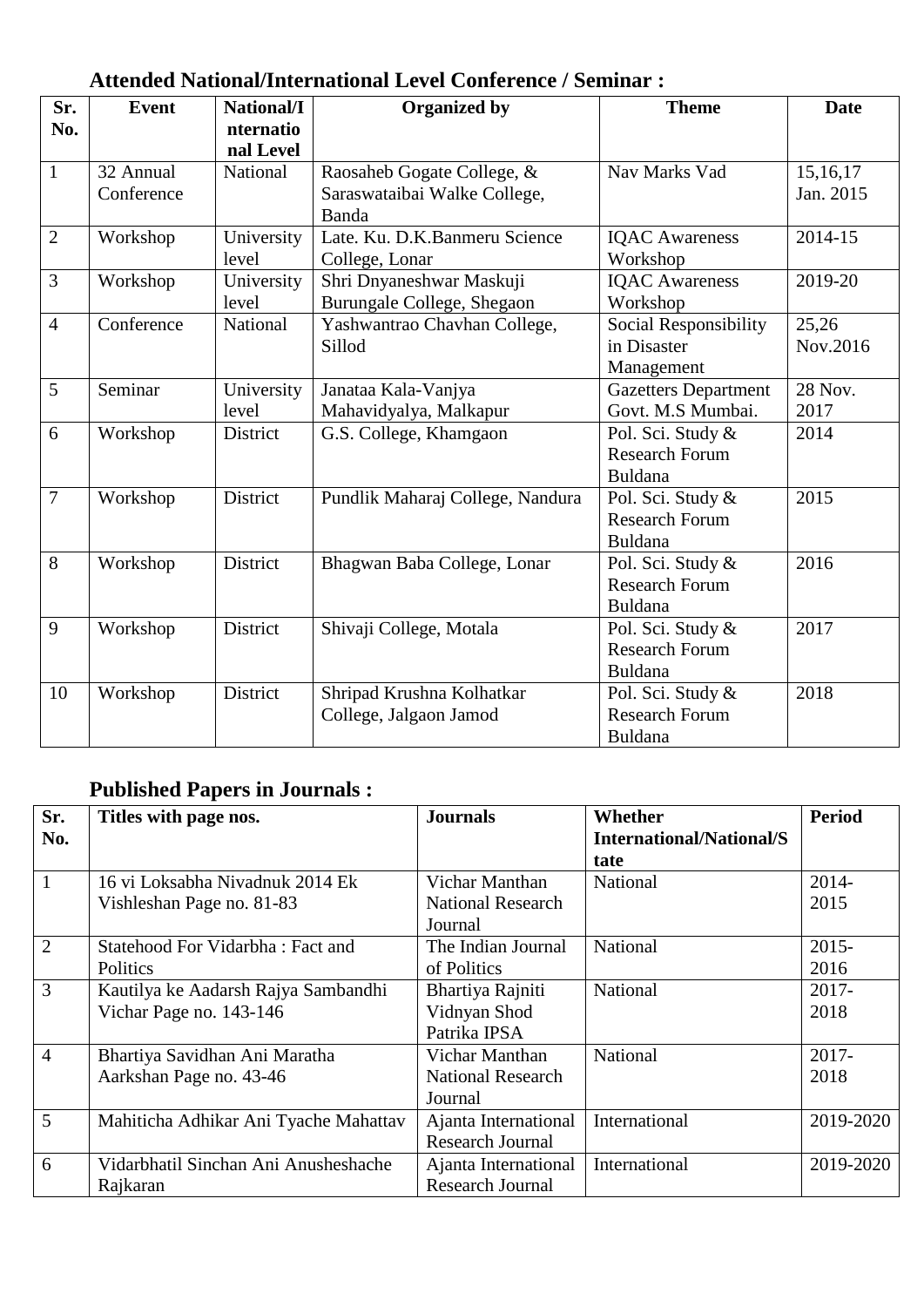| Sr.<br>No.     | Title of the paper<br><b>Presented</b>                              | <b>Details of Conference</b><br><b>Publication</b>                 | Whether<br><b>International/N</b><br>ational/State/C<br>ollege or<br><b>University level</b> | <b>Date</b>           | <b>ISSN/ISBN</b><br>No.    |
|----------------|---------------------------------------------------------------------|--------------------------------------------------------------------|----------------------------------------------------------------------------------------------|-----------------------|----------------------------|
| $\mathbf{1}$   | Aaghadi Sarkar Va Rajkiy                                            | Art & Com. College,                                                | National                                                                                     | 09 & 10 Oct.          | 978-81-                    |
|                | Astirta                                                             | Koradi                                                             |                                                                                              | 2014                  | 926487-2-9                 |
| $\overline{2}$ | Navmakrasavadache<br>Aakalan                                        | <b>B.Raghunath Arts,</b><br>Comm. & Science<br>College, Parbhani   | <b>State</b>                                                                                 | 10,11,12 Jan.<br>2014 | 978-93-<br>83389-41-4      |
| 3              | Shityuddhottar Sark:<br>Dahshadvad Ani Bhartachi<br>Bhumika         | G.S. College,<br>Khamgaon & Murarka<br>College, Shegaon            | <b>State</b>                                                                                 | 20 Dec. 2014          | 978-81-<br>922866-2-4      |
| $\overline{4}$ | Swatantra Vidarbha<br>Rajyache Rajkaran Ani<br>Wastav               | Tatya aSaheb Mahajan<br>College, Chikhali                          | <b>State</b>                                                                                 | 01 Oct. 2014          | $978 - 81 -$<br>925599-0-2 |
| 5              | Panchayt Raj Vyavstetil<br>Mahila Aarakshan Va<br>Mahila Sablikaran | Shri Sant Gajanan<br>Maharaj Arts College,<br>Borgaon Manju        | National                                                                                     | 13&14 March<br>2015   | $978 - 81 -$<br>929160-8-8 |
| 6              | Panchayt Raj Ani Mahila<br>Aarakshan                                | Fulsing Naik Maha.<br>Pusad                                        | <b>State</b>                                                                                 | 13 Feb. 2016          | $\overline{\phantom{a}}$   |
| $\overline{7}$ | Mahatma Gandhi Ani Ahinsa                                           | New Arts Comm.<br>College, Wardha                                  | International                                                                                | 29 & 30 Jan.<br>2016  | 978-93-<br>85882-06-7      |
| 8              | Problems of Higher Edu. In<br>India                                 | Sunit Instituted Eng.<br>Lang. Lite & Research<br>Jalgaon          | International                                                                                | 08 Oct. 2016          | 978-                       |
| 9              | Bhartiya Savidhan Ani<br>Manavi Hakka                               | Dr. Babasaheb<br>Ambedkar &<br>Takshshila Maha.<br>Amravati        | National                                                                                     | 13 Jan. 2017          | 978-93-<br>84021-59-<br>07 |
| 10             | Mahila Ani Manav Adhikar                                            | Pratap College,<br>Amalner                                         | National                                                                                     | 20 & 21<br>March 2017 |                            |
| 11             | Bhartiya Lokshahitil<br>Bharstachar                                 | Shri Vyankatesh Arts<br>& Science Comm.<br>College, Deulgaon Raja  | National                                                                                     | 23 Dec. 2017          | 2394-5303                  |
| 12             | Mahiticha Adhikar Ani<br><b>Tyache Mahattav</b>                     | Shri Shivaji Arts, Sci.<br>Comm. College, Akola                    | National                                                                                     | 05 Jan. 2019          | 2277-5730                  |
| 13             | Vidarbhatil Sinchan Ani<br>Anuseshache Rajkaran                     | K. N. Arts. Com.<br>College, Karanja                               | National                                                                                     | 17 Feb. 2019          |                            |
| 15             | Maharashtratil Panchayat Raj<br>Vyavasta                            | B. P. Arts S. M. A. Sci.<br>& K. K. C. Com.<br>College, Chalisgaon | National                                                                                     | 14 Feb. 2019          |                            |
| 14             | Mahitichya Adhikarachi<br>Etihasik Parshvabhumi                     | Bhaskarao Shingane &<br>Gawande Com. Sci.<br>College, Sakharkheda  | National                                                                                     | 21 April 2019         |                            |
|                |                                                                     |                                                                    |                                                                                              |                       |                            |

#### **Full Papers in Conference Proceedings :**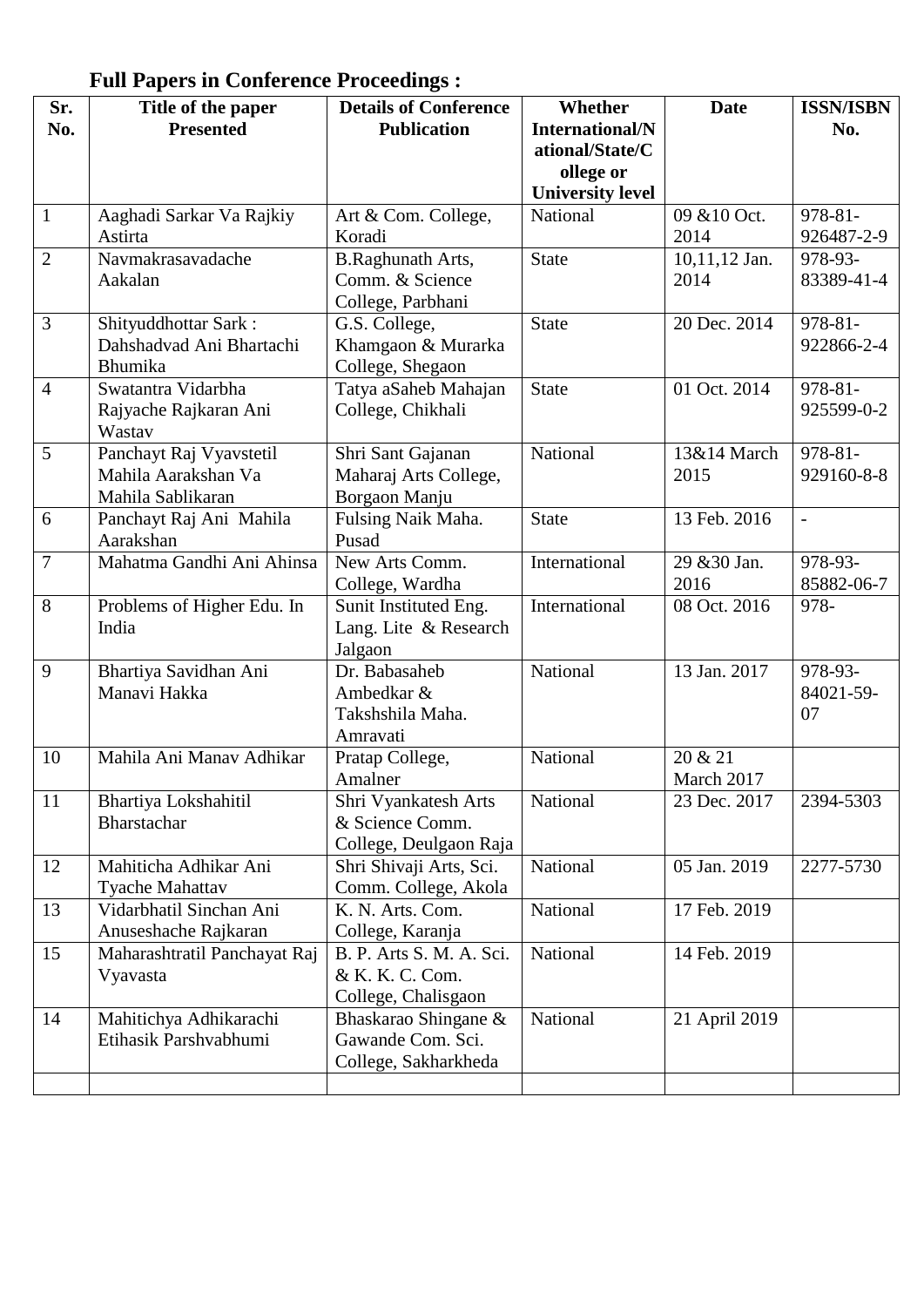| Sr.<br>N <sub>0</sub> | <b>Period</b> | Titles with page nos.                                                    | Type of Books &<br>Authorship   | Publisher &<br><b>ISSN/ISBN</b><br>No. | No. of Co-<br>authors | <b>Whether</b><br><b>You are</b><br>the main<br>author |
|-----------------------|---------------|--------------------------------------------------------------------------|---------------------------------|----------------------------------------|-----------------------|--------------------------------------------------------|
|                       | 2018          | Indian Constitution and<br>Local Self Gov.Sem- I<br>Page no. 1 to 133    | Sadhana Publication<br>Parbhani | 978-93-<br>81921-58-6                  | Single                | Yes                                                    |
| 2                     | 2018          | Indian Constitution and<br>Local Self Gov. Sem-II<br>Page no. 1 to $143$ | Sadhana Publication<br>Parbhani | 978-93-<br>81921-58-6                  | Single                | Yes                                                    |
|                       |               |                                                                          |                                 |                                        |                       |                                                        |

**Book Published as single author or as editor :** 

#### **S.G.B. Amravati University Examination work as a office- in charge / Co- office in charge/Invigilation**

| Sr.            | <b>Exam</b> | Work      | <b>Place</b>                               |
|----------------|-------------|-----------|--------------------------------------------|
| No.            |             |           |                                            |
|                | Summer 2014 | Valuation | S.G.B. Amravati University                 |
| $\overline{2}$ | Summer 2015 | Valuation | S.G.B. Amravati University                 |
| 3              | Winter 2015 | Valuation | Smt. Sindhutai Jadhao Arts & Sci. College, |
|                |             |           | Mehkar                                     |
| $\overline{4}$ | Winter 2016 | Valuation | Smt. Sindhutai Jadhao Arts & Sci. College, |
|                |             |           | Mehkar                                     |
| 5              | Summer 2016 | Valuation | S.G.B. Amravati University                 |
| 6              | Summer 2017 | Valuation | S.G.B. Amravati University                 |
| 7              | Summer 2018 | Valuation | S.G.B. Amravati University                 |
| 8              | Summer 2019 | Valuation | S.G.B. Amravati University                 |
|                |             |           |                                            |

#### **Co- Circular Actives :**

| Sr.            | Work                                        | <b>Place</b>                               | <b>Date</b> |
|----------------|---------------------------------------------|--------------------------------------------|-------------|
| No.            |                                             |                                            |             |
| 1              | Member of LMC (CDC) Committee               | Smt. Sindhutai Jadhao Arts & Sci. College, | $2014$ to   |
|                |                                             | Mehkar                                     | Onward      |
| $\overline{2}$ | <b>Secretary of Staff Council Committee</b> | Smt. Sindhutai Jadhao Arts & Sci. College, | $2014$ to   |
|                |                                             | Mehkar                                     | Onward      |
| 3              | Nodal Officer Election Section in college   | Smt. Sindhutai Jadhao Arts & Sci. College, | $2014$ to   |
|                |                                             | Mehkar                                     | Onward      |
| $\overline{4}$ | <b>Guest Lecture Planning Committee</b>     | Smt. Sindhutai Jadhao Arts & Sci. College, | $2014$ to   |
|                |                                             | Mehkar                                     | Onward      |
| 5              | <b>Placement Cell Committee</b>             | Smt. Sindhutai Jadhao Arts & Sci. College, | $2014$ to   |
|                |                                             | Mehkar                                     | Onward      |
| 6              | <b>Program Outcome Evolution</b>            | Smt. Sindhutai Jadhao Arts & Sci. College, | $2014$ to   |
|                |                                             | Mehkar                                     | Onward      |
| 7              | Voter's Awareness Comp.                     | Smt. Sindhutai Jadhao Arts & Sci. College, | $2014$ to   |
|                |                                             | Mehkar                                     | Onward      |
| 8              | Member of NAAC IQAC Committee               | Smt. Sindhutai Jadhao Arts & Sci. College, | 2019        |
|                |                                             | Mehkar                                     |             |
| 9              | Member of Political Science Research Forum  | Smt. Sindhutai Jadhao Arts & Sci. College, | $2014$ to   |
|                |                                             | Mehkar                                     | Life        |